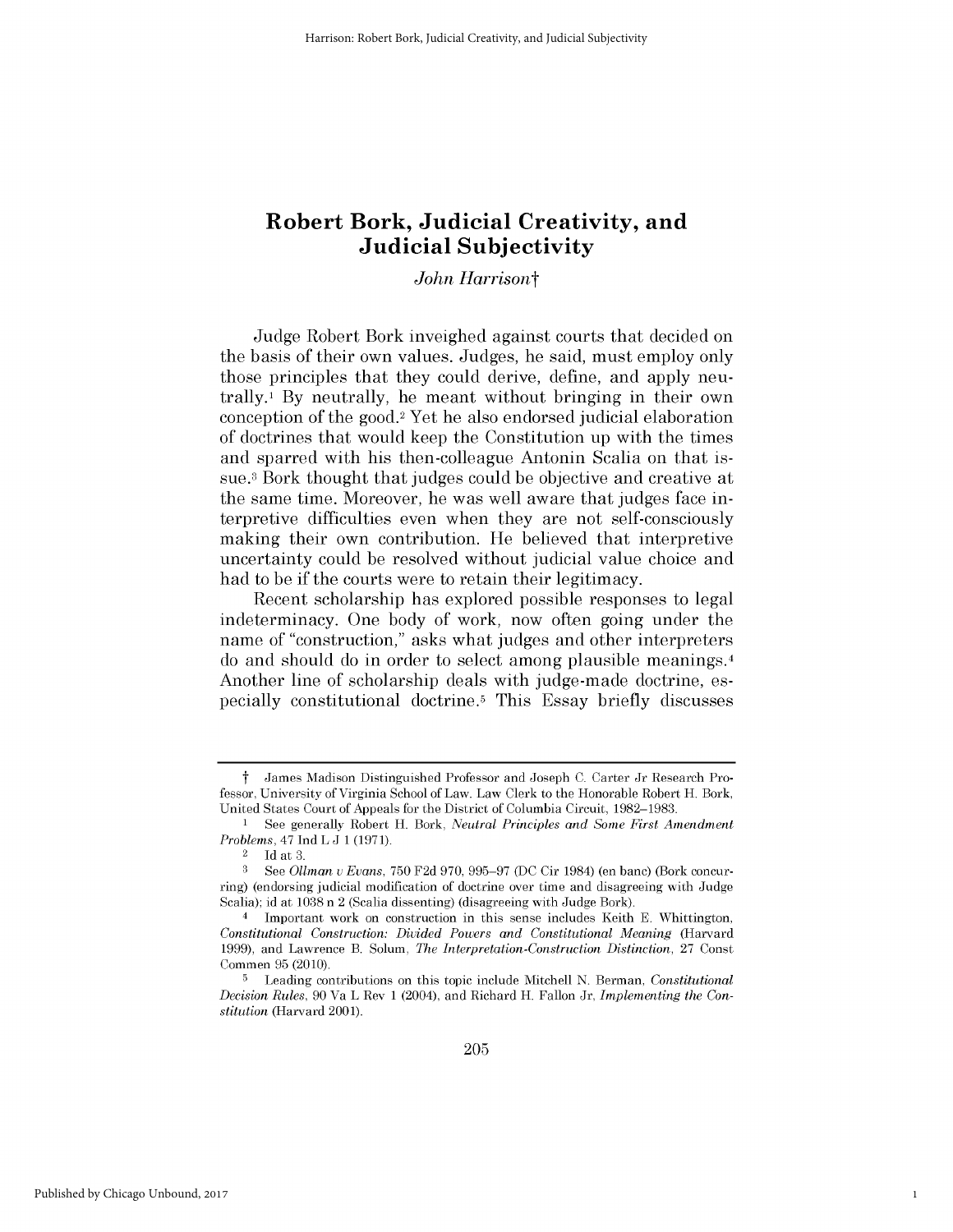# *The University of Chicago Law Review Dialogue* 206 **[80:205**

Bork's thinking on those problems, and comments on the current issues in light of that discussion.

The first issue **I** will discuss is uncertainty as to the meaning of an authoritative text. To say that the highest norm in this country is the Constitution's text is only the beginning of the analysis. For example, an interpreter seeking the original semantic meaning of a part of the Constitution must deal with the possibility that at the relevant time more than one meaning was in use **by** well-informed speakers of English. Sophisticated language users may have had different concepts that went **by** that name, each coherent and related to the others, but nevertheless distinct.

Indeterminacy of that kind can be resolved in different ways, some of which may entail normative judgments **by** the interpreter. One possibility is that the concept of language meaning itself contains the resources to deal with situations like this. Perhaps when there are plural meanings, the most common one is the meaning, with others as variants. Applying that principle to the facts of history may be difficult, but does not in principle require a normative judgment. But **if** plurality like this is handled **by** identifying the meaning that best fits the Constitution's overall scheme, normative judgments are more likely to enter. And **if** the appropriate meaning is simply selected from among the candidates on the basis of the interpreter's views about the best result, normative judgments are inevitable.

The problem of multiple plausible semantic meanings is *im*portant, but of limited relevance in Robert Bork's thinking. Although Bork firmly embraced originalism, sometimes emphasizing intent and sometimes emphasizing text, his interpretive method was **in** fact overwhelmingly structural. He reasoned from claims about the kind of government the Constitution creates, and in particular from that government's fundamentally democratic character. Indeed, he used that structural principle to derive the methodological principle with which he *is* so closely associated and that **I** am exploring in this Essay: the principle that judges must not decide on the basis of their own values.

Bork relied on the essentially democratic character of the Constitution to address two notorious and important instances of textual unclarity, both involving the so-called level-ofgenerality problem. The freedom of speech and of the press found in the First Amendment can be understood more or *less* abstractly. In more abstract form, it *is* a political or moral principle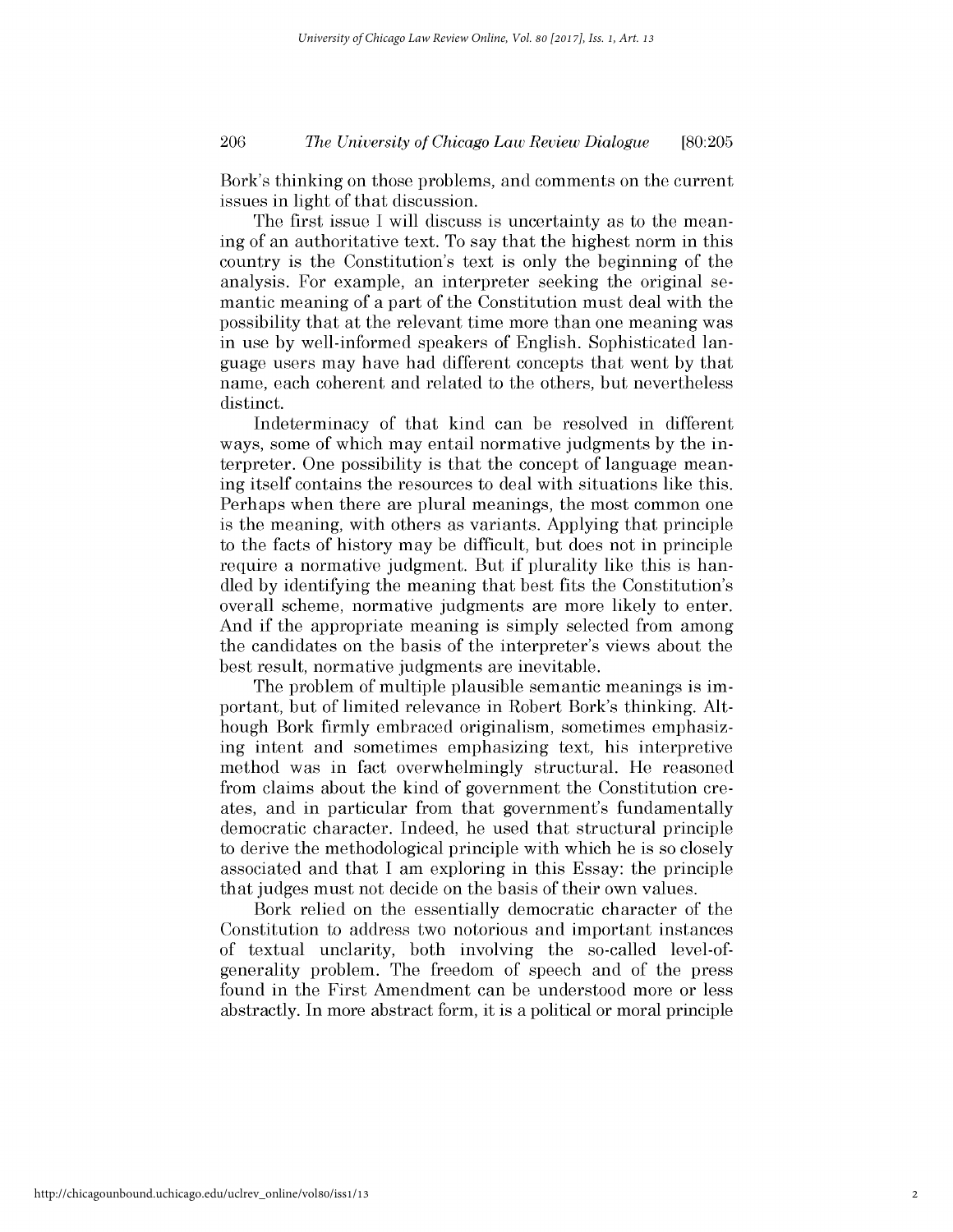that constrains the legal rules that affect expression. In more concrete form, it *is* itself a body of such legal rules; for example, the rule that allows the criminal punishment of seditious libel provided that truth is a defense and jury trial is available.

According to Bork, structural considerations pointed to a particular formulation, more general than the legal rules that prevailed at the time of the framing but more specific than a broad license to convey whatever messages one wishes without adverse legal consequences. In his famous **1971** article, Bork brushed text and history aside and rested his argument entirely on structure.6 As a judge he seemed more concerned with history, but located the appropriate reading at the same level of generality and for basically the same reason. For representative democracy to succeed, debate on political issues must be substantially uninhibited **by** legal sanctions directed to speech.7

Democracy, and the constraint it imposes on unelected, lifetenured judges, also figured centrally in Bork's approach to two vexed questions concerning the Equal Protection Clause. Bork defended *Brown v Board of Education of Topeka8* and rejected permission for symmetrical race discrimination, as in *Plessy u Ferguson,9* on the grounds that judges needed a principle of racial equality general enough to relieve them of the need to make controversial choices.<sup>10</sup> Under *Plessy*, they had to decide that physical equality mattered, but that the psychological inequality that might result from separation did not,<sup>11</sup> so that the message of inferiority conveyed **by** separation was merely a construction placed upon it **by** black people. Those were choices judges should not make.12

Having ascended to that level of generality in interpreting the Equal Protection Clause, Bork stopped, once again on grounds of democracy and judicial restraint. In **1986** he rejected the argument that the clause restricts discrimination on the ba*sis* of sexual orientation:

The intentionalist may conclude that he must enforce black and racial equality but that he has no guidance at all about

**<sup>6</sup>** See Bork, 47 Ind L **J** at 20–23 (cited in note 1).<br> **6** Olman 750 E2d at 996 97

**<sup>7</sup>***Olman,* **750 F2d** at **996-97.**

**<sup>8</sup>**349 **US** 294 **(1955).**

**<sup>9 163</sup> US 537 (1896).**

**<sup>10</sup>**See Bork, 47 Ind L **J** at 14-15 (cited in note **1).**

<sup>11</sup>*See Plessy,* **163 US** at 544. 12 See Bork, 47 Ind L **J** at **13-15** (cited in note **1).**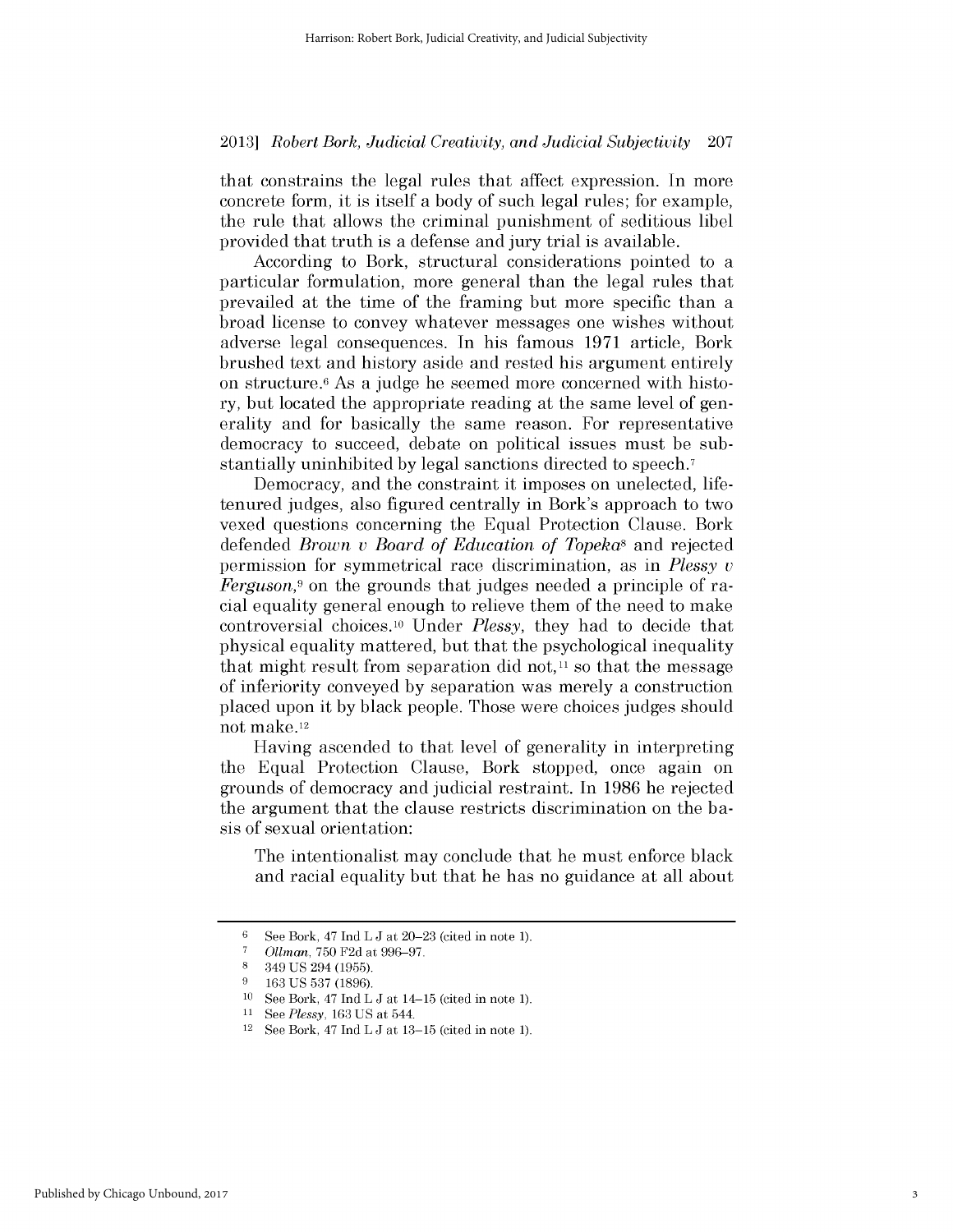# *The University of Chicago Law Review Dialogue* **208 [80:205**

any higher level of generality. He has, therefore, no warrant to displace a legislative choice that prohibits certain forms of sexual behavior. That result follows from the principle of acceptance of democratic choice where the Constitution **is** silent. ... In short, the problem of levels of generality may be solved **by** choosing no level of generality higher than that which interpretation of the words, structure, and history of the Constitution fairly support. <sup>13</sup>

The higher the level of generality at which a constitutional limitation operates, the more it restricts subconstitutional law. **If** one equates subconstitutional law with democracy and believes that the Constitution regards democracy as the norm and limitation of democracy as the exception, that is a reason to resolve doubts in favor of less-general readings.

But as Bork himself explained, the Constitution both empowers and constrains lawmakers, with the constraints partly enforced **by** the judiciary. That is the structure he called Madisonian.14 To find that one aspect of the system, democratic choice, is primary and the other, limitation on democratic choice, is secondary, so that one should be preferred over the other in doubtful cases, *is* a quite subtle inference. Bork **did** not base his argument on any particular piece of the text, and it would be very difficult to make such an argument. The Constitution gives and limits power, but it does not say whether one kind of provision

**<sup>13</sup>**Robert H. Bork, *The Constitution, Original Intent, and Economic Rights,* **23** San Diego L Rev **823, 828 (1986).** Bork's statement is ambiguous. He may have meant only that the Constitution means what **its** enactors expected or desired **it** to accomplish and that they did not expect or desire to accomplish anything with respect to discrimination on the basis of sexual orientation. On that reading, displacement of legislative choice is simply a way of referring to a finding of unconstitutionality, and Bork said no more than that the Constitution means what **it** means. But he may have meant something significantly different, and **I** think that he did. Bork was addressing the argument that the text, at least, is unclear as to its level of generality; the principle that the Constitution means whatever **it** means will not tell anyone what **it** means. In response, he said that the text should be read at a level of abstraction no higher than the words, the structure, and the history will support. **Why** not read the text at a level of abstraction no lower than one that can be so supported? Requiring that the level of abstraction be as low as possible, however, does make sense if displacement of democratic choice is independently undesirable. (It might be undesirable either because nonconstitutional law, being easier to make or change, is more democratic than the Constitution, or because constitutional law inevitably reflects the value choices of judges.) It thus seems to me quite likely that Bork believed that the structural principle in favor of democracy provided an interpretive principle to be applied to the Equal Protection Clause.

<sup>14</sup> Bork, 47 Ind L **J** at **2-3** (cited in note **1).**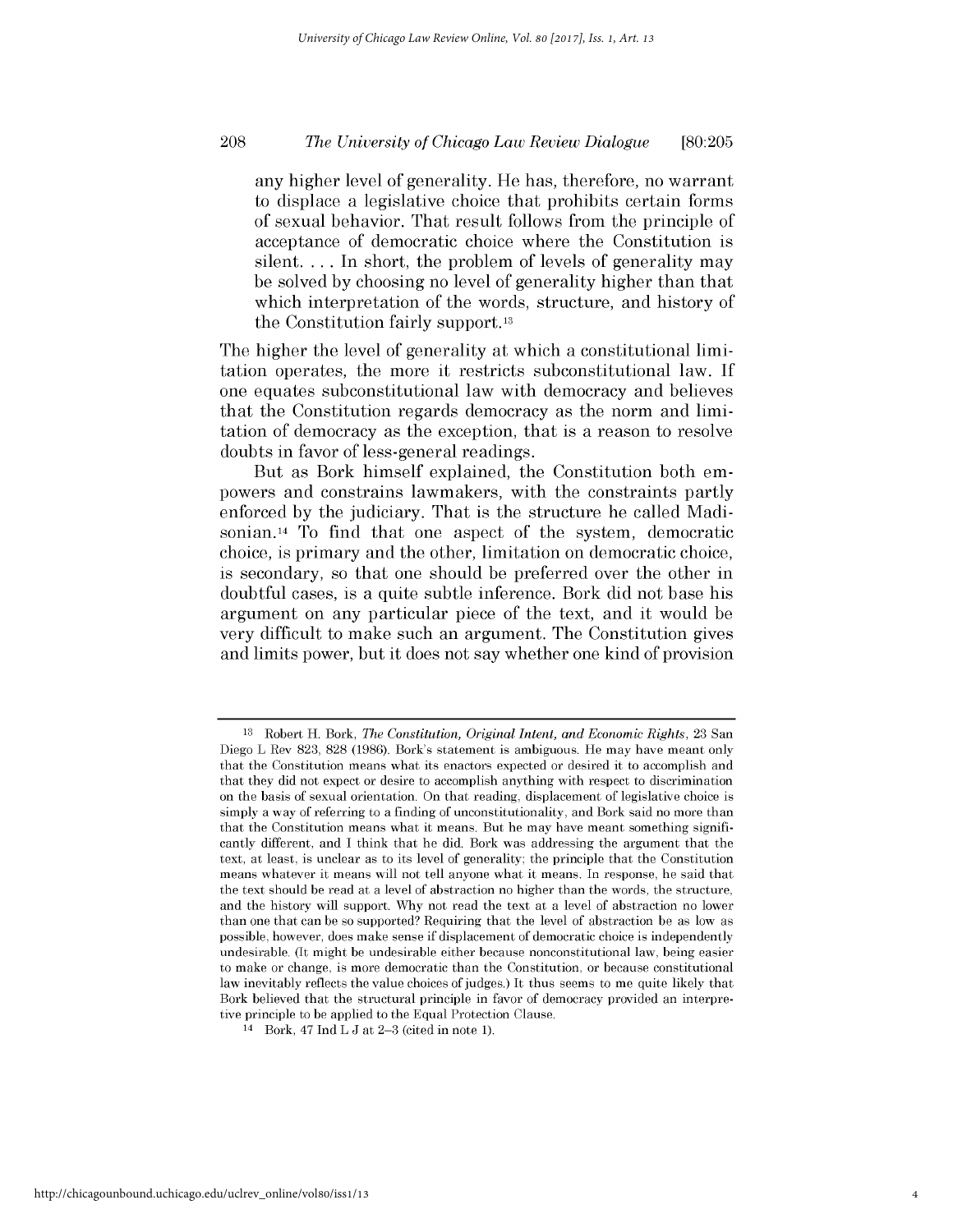is normal while the other is, in Professor Alexander Bickel's word, "deviant."15

Any such inference must be based on the structure as a whole. Structural reasoning is perfectly common, but requires at least a limited form of normative reasoning, reasoning that goes beyond identifying semantic meaning. Structural reasoning proceeds from particulars to the more general principles that produce them **by** asking, what would have led a reasonable constitution maker to choose those particular features? Sometimes the answer will be that the particulars support no inference to a meaningful structural principle, because different constitution makers with different priorities, all reasonable, all might have produced the same design. **A** constitution that combines substantial legislative power with important affirmative limits thereon might reflect the view that democracy is basic and limitation should be imposed only when absolutely necessary. It also might reflect the view that democracy is to be distrusted and limitation is wholesome, but that drafting limitations well is **dif**ficult. **If** the designer had been led **by** the latter weighing of competing interests, interpreters might well say that they should be eager to extend limitations in light of understandings that had not been available to the drafters but had arisen in the course of experience.

The possibility that concrete provisions will underdetermine abstract design principles can lead in more than one direction. One response is to embrace normative interpretation and say that interpreters should attribute to the Constitution the principles that would have led them, as reasonable drafters, to produce the concrete provisions. But someone like Bork who believes that judges, at least, should not be following their **own** values will be very troubled **by** that way of deducing structural principles.

Another response is to rely on only those structural principles that any reasonable designer must have relied on. Whether many principles will satisfy this test is doubtful. Even more doubtful is whether any reasonable author of the Constitution must have thought that democracy is the rule and judicially enforced limitation is the exception. In my view, norms as broad as that one generally are constructions as that concept is now used:

**<sup>15</sup> See J. Skelly** Wright, *Professor Bickel, the Scholarly Tradition, and the Supreme Court,* 84 Harv L Rev **769, 784 (1971)** (noting that Bickel regards the Supreme Court as a 'deviant' institution in a democracy").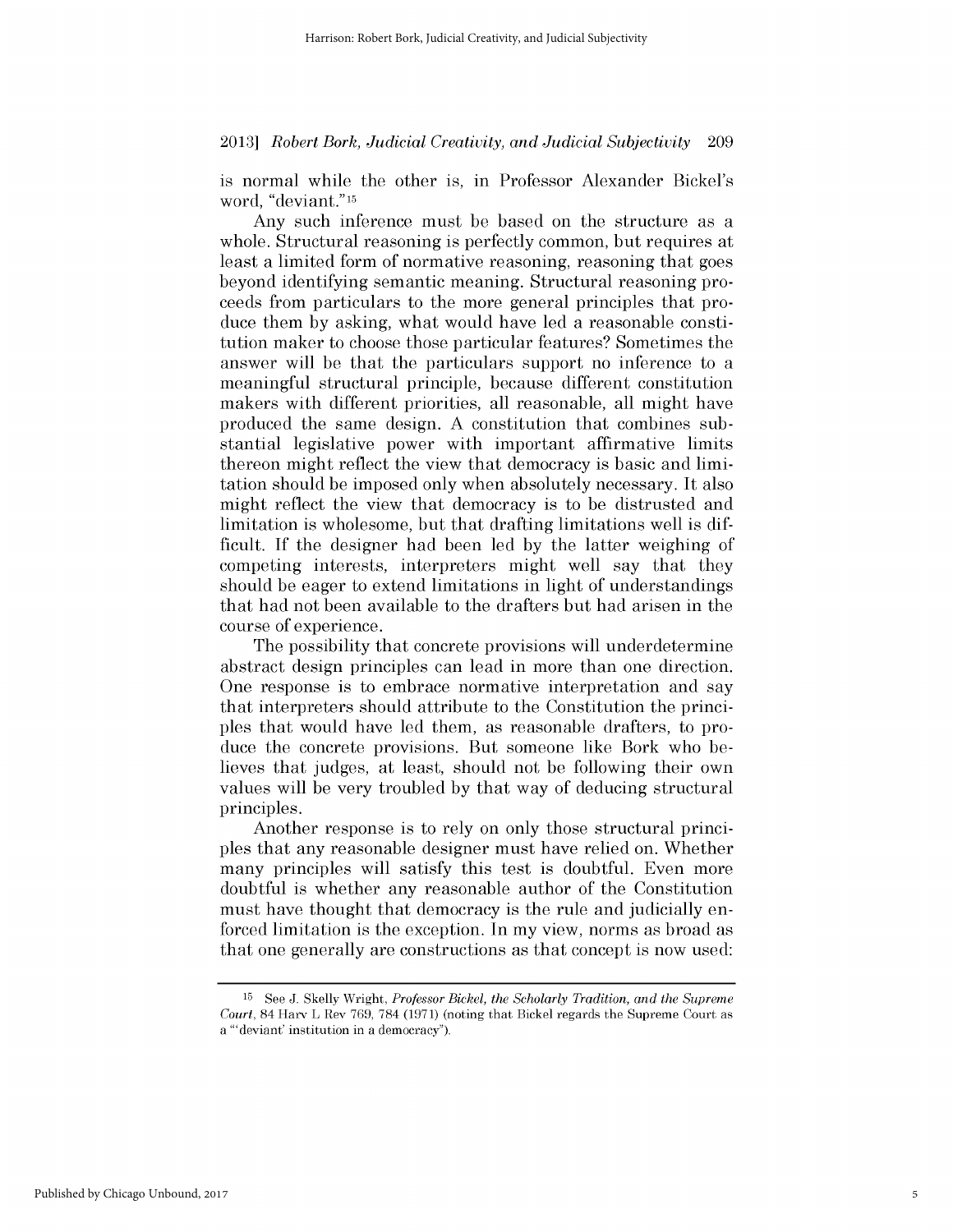# *The University of Chicago Law Review Dialogue* 210 **[80:205**

they will rest on both genuine constitutional principles and also the normative views of those who support the construction, because those views will establish the priority among constitutional values that is necessary to produce determinacy at such a **high** level of generality. **A** preference for nonconstitutional law over constitutional law might well appeal to construction makers who had had a bad experience with judicial review.

Robert Bork, however, **did** not indicate that he was proposing something that would now be called a construction. He seems to have regarded the fundamentally democratic character of the Constitution as so blindingly obvious that it hardly required any explanation. Anyone could see that limitations on democratic power enforced **by** the courts were a carefully cabined exception, not the basic principle. He was certainly not alone in that view. His great friend Alexander Bickel worked from the same premise, as **did** Bork's colleague Professor John Hart **Ely. 16**

Perhaps they were right; it is hard to match that trio as students of the Constitution. But not everyone will see it that way. As indicated above, **I** would say that a reasonable person who thought democracy fundamental could have written the Constitution—as could a reasonable person who thought limitation on democracy fundamental-so the structure does not support inferences based on one assumption or the other.

We know that Bork made structural inferences with confidence and that he inferred that the Constitution fundamentally creates an electoral democracy. We can only speculate, however, about the details of his understanding of structural reasoning. In particular, **I** know of no evidence bearing on his approach to the situation **in** which reasonable minds differ as to the design principles that can be inferred from the observed structure. **If** he thought that the inferences he drew were indubitable, the problem may well never have occurred to him. **I** suspect that he **did,** and that it **did** not.

While we do not know how far Bork would have been prepared to go with structural inferences that **did** not seem obviously

<sup>&</sup>lt;sup>16</sup> Bork followed Professor Charles Black in concluding that substantial protection for political speech could be deduced from the constitutional structure even without the First Amendment. See Charles L. Black Jr, *Structure and Relationship in Constitutional Law* **39-48** (Louisiana State **1969).** Ely's view of the Constitution is reflected in the first word of the title of his enormously influential book on constitutional theory. See John Hart **Ely,** *Democracy and Distrust: A Theory of Judicial Review 44-48* (Harvard **1980).**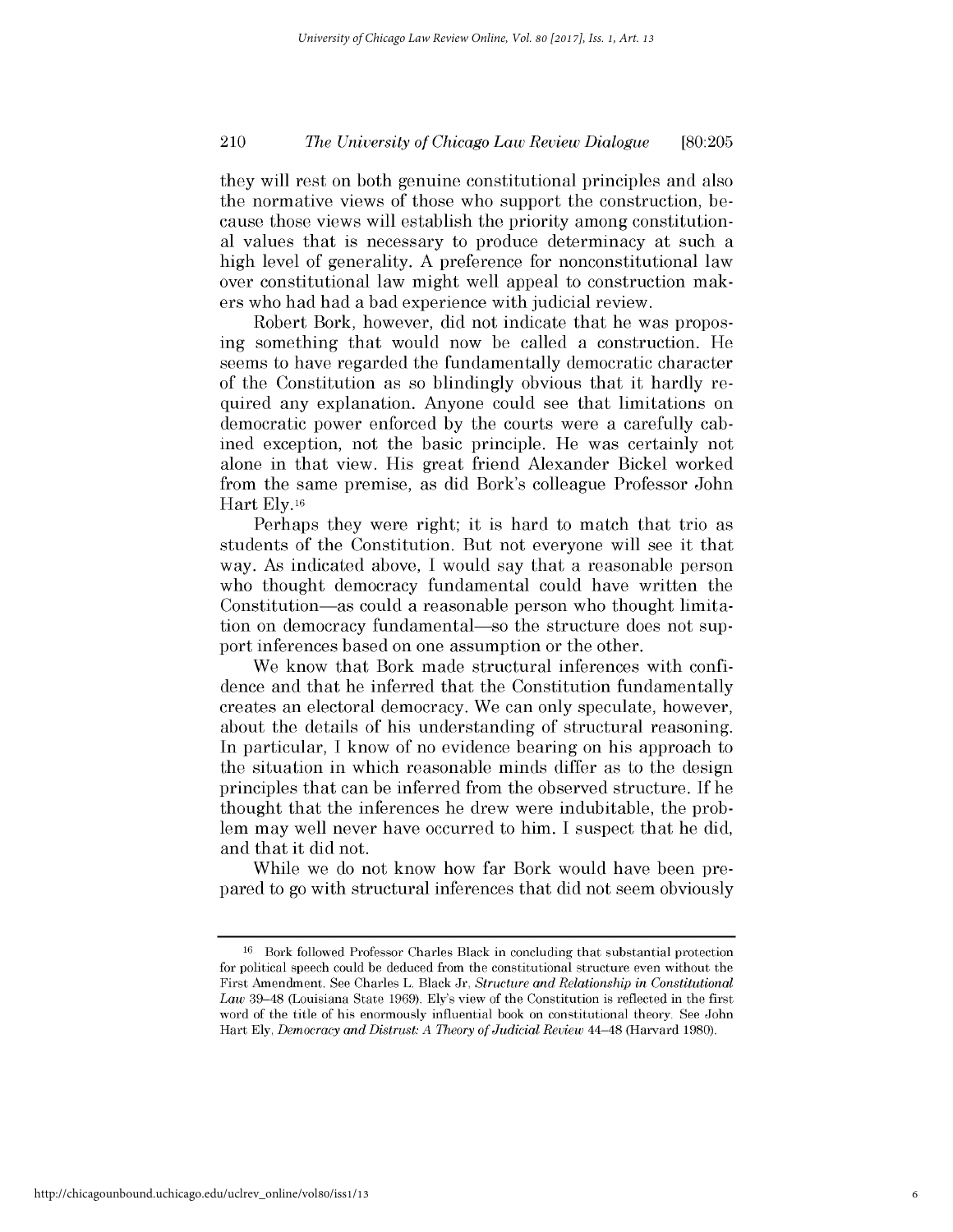correct to him, it is possible to identify one interesting potential answer that may seem to be consistent with his principles but that **I** think is not. It is tempting to think that Bork would have favored an approach to structural inference, and to the resolution of ambiguity and vagueness more generally, that produces determinate answers. **If** the Constitution *is less* determinate in its meaning, there is more room for judicial subjectivity. But the preference for democracy against judicial value judgments is itself the product of a structural inference. Once established, it might be used to guide interpretation on other issues, but it cannot be established using the premise that clear answers are preferred because they avoid judicial value judgments. As Professor Bork explained in his Constitutional Law **I** class, circular arguments are not wrong, but they are also not helpful, because they do not tell us anything we do not already know.

Recent scholarship has also explored the role of judge-made doctrine as a means of implementing constitutional provisions that are clear in their semantic meaning but vague in their application. Vague standards make for unpredictable and sometimes unprincipled results, as adjudicators take advantage of fuzzy edges to follow their own views of justice and sound policy. In a system with judicial precedent, the highest court can **im**pose a certain amount of determinacy **by** establishing rule-like generalizations for future cases and lower courts to follow instead of directly applying the vague provision themselves.

Equal protection levels of scrutiny provide a standard example. Hardly anyone believes that the Equal Protection Clause's semantic meaning embraces strict scrutiny for racebased classifications and intermediate scrutiny for classifications based on illegitimacy. As Justice Stevens said, "There **is** only one Equal Protection Clause."17 To say that the clause denounces only one form of classification, which may for example be called invidious classification, is also to say that it is quite vague. One might think that race classifications are especially likely to be invidious, sex-based classifications somewhat less likely to be invidious, and so on. The Supreme Court can transform such generalizations, **by** themselves only rules of thumb, into binding rules. Through the operation of the rules of precedent, it can establish tests that lower courts (and the Court in its later cases) are to treat as conclusively identifying violations

**<sup>17</sup>***Craig u Boren,* 429 **US 190,** 211 **(1976)** (Stevens concurring).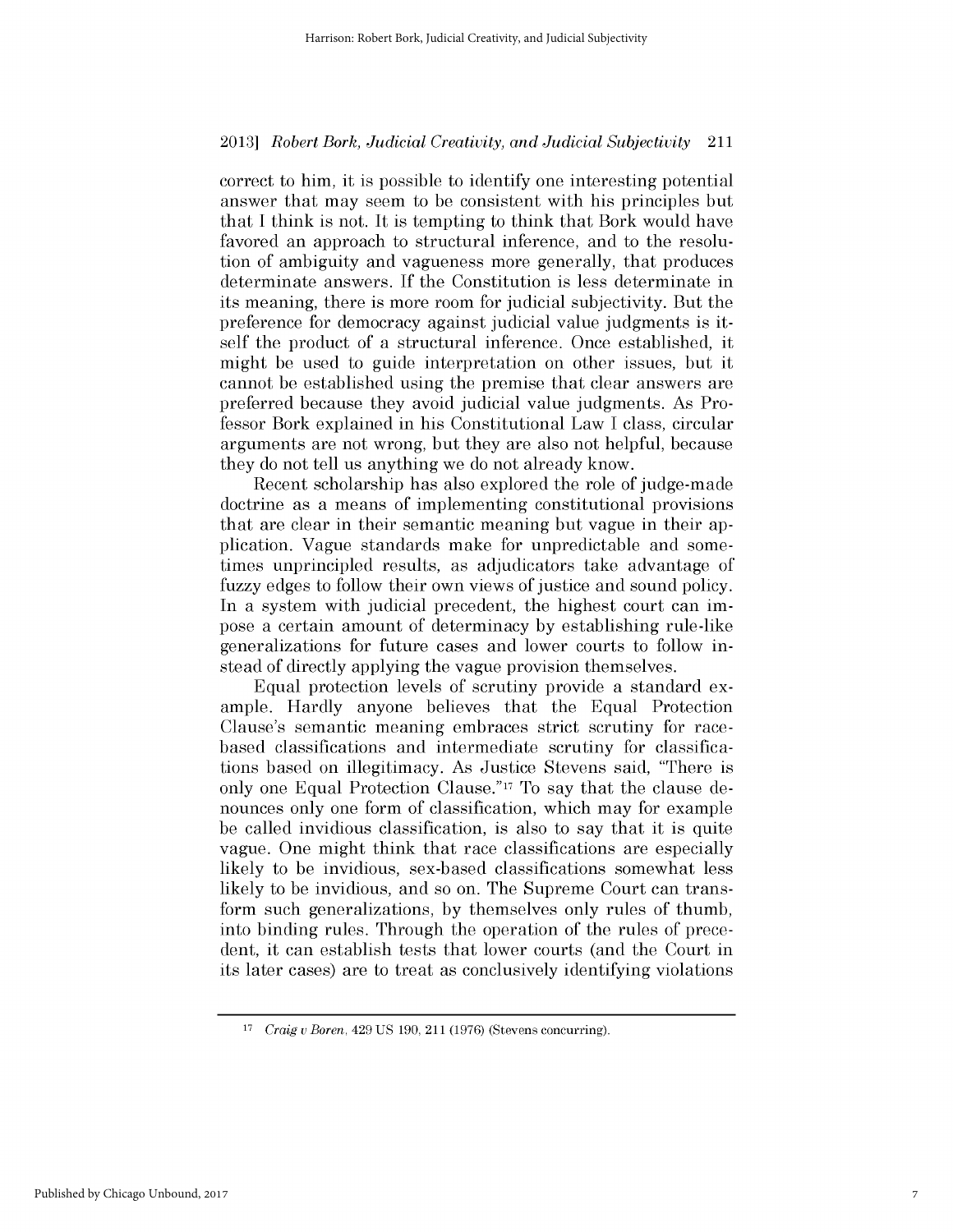# *The University of Chicago Law Review Dialogue* 212 **[80:205**

of the underlying vague standard. **Of** course, those tests will make mistakes, as judged **by** the actual, vague norm. For a court to establish such a test is therefore in effect for it to legislate, effectively replacing the Constitution's text with a doctrinal proxy for it. Doctrine has the relation to the Constitution's rules that rules have to their reasons.

To call the elaboration of doctrines judicial lawmaking is not just rhetoric. It emphasizes the fact that producing a doctrine routinely requires making very contestable normative judgments. Because generalizations make mistakes, choosing a generalization means choosing among different kinds of mistakes. One of the best-known trade-offs in Anglo-American law is said to justify the standard of proof in criminal cases: it is better to let ten guilty men go free in order to keep from convicting one innocent man. Others might favor a different burden, thinking that one jailed innocent is worth only five criminals set free. The equal protection tiers of scrutiny are set up so that they will err on the side of barring racial classifications, and so will convict some that are innocent, so that no guilty will go free. Whether that makes sense depends on how harmful genuinely unconstitutional racial classifications are, and how harmful the thwarting of legitimate subconstitutional decisions **is.**

Robert Bork, as far as **I** know, simply took judge-made doctrine for granted; whether he had any view on its origins, **I** doubt. But he **did** believe in it and candidly distinguished between constitutional and statutory norms and the judicially constructed tests that implement them. Almost certainly, that early awareness of judicial creativity derived from his work as an antitrust scholar. Bork was too sophisticated to believe that the semantic **meaning of "restraint of** trade" included a per se ban on horizontal price fixing. Before he turned to constitutional law, he called the adumbration of doctrine under the Sherman Act that "awesome task" of the **judge.18**

Bork accepted that some doctrines, at least, would change with the times. He was untroubled **by** such change and the judicial

**<sup>18</sup>**"Courts charged **by** Congress with the maximization of consumer welfare are free to revise not only prior judge-made rules but, **it** would seem, rules contemplated **by** Congress." Robert H. Bork, *Legislative Intent and the Policy of the Sherman Act, 9* **J** L **&** Econ **7,** 48 **(1966).** That was because "Sherman and others clearly believed that they were legislating a policy and delegating to the courts the elaboration of subsidiary rules." **Id.** The "awesome task" of the judge was that of "continually creating and recreating the Sherman Act out of his understanding of economics and his conception of the requirements of the judicial process." **Id.**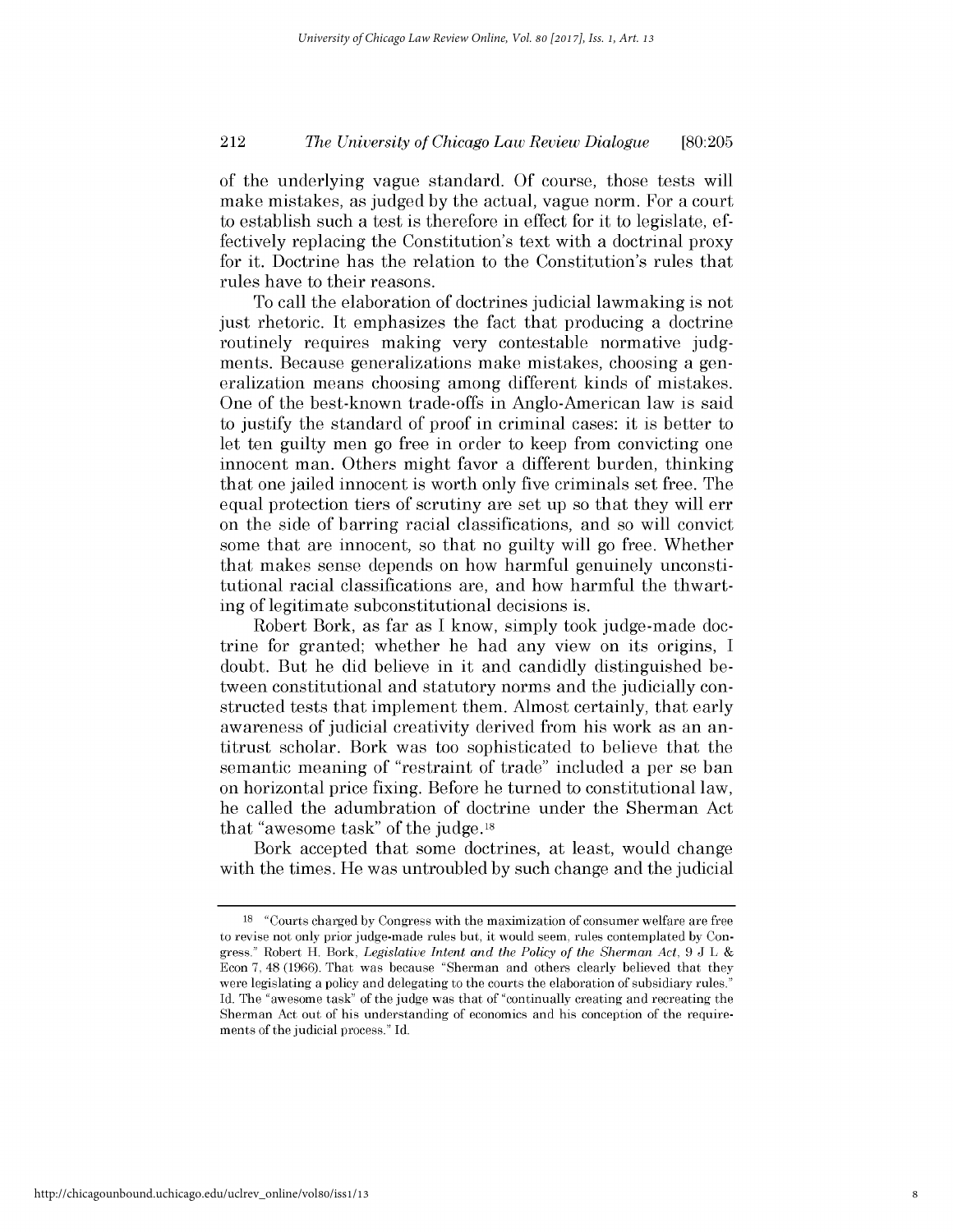creativity that brought it about, as long as the judges always took the authoritative enactment as their "major premise."19 Bork **did** not expand on the difference between major and minor premises, nor on the source or character of the latter.20

He may have believed that the distinction was just a matter of degree, and that that was enough. **If** there is a meaningful distinction between large and small value or policy choices, then confining courts to the latter really will reduce their policymaking role. How one might identify the difference, however, **is** hard to say. Equal protection scrutiny shows how doctrine can rest on a quite delicate and controversial judgment. To know whether to err on the side of finding race discrimination unconstitutional, one must know which is worse, bad race discrimination that is permitted or harmless race discrimination that **is** forbidden. The cost of permitting bad race discrimination, however, is not a secondary issue; it is the very thing on which the drafters of the clause, **by** hypothesis, based their primary decision. **A** court that makes that choice is doing the same work as the framers.

Considering another possible answer to this question can **il**luminate both Bork's thinking and the problem of judicial **im**plementation of authoritative texts, especially the Constitution. The value Bork found in the Sherman Act, with the help of his rejection of judicial value judgments, is a maximand: the purpose of the Sherman Act is to maximize consumer welfare.21 While it is conceivable that more than one set of antitrust doctrines would produce the most possible consumer welfare, the constraints are tight enough to make that unlikely. Bork himself praised the rigor of microeconomic analysis and very likely thought that the inferences he drew from it were essentially deductive, pointing to a single conclusion. Although judges might differ as to that answer, they would agree that in principle only one of them was right. And in Bork's view the limited role of the judiciary meant that courts were obliged to find an interpretation of the Sherman Act that they could implement without making forbidden value judgments.22

**<sup>19</sup>** Bork, **23** San Diego L Rev at **826** (cited in note **13).**

<sup>20</sup>**Id.**

<sup>21</sup>See Robert H. Bork, *The Antitrust Paradox: A Policy at War with Itself* 20 (Basic Books **1978).**

 $22$  Bork endorsed the reading of the Sherman Act that "takes a pro-consumer policy" as the base rule and requires exceptions in particular cases to be made **by** the legislature." Robert H. Bork, *The Rule of Reason and the Per Se Concept: Price Fixing and Market*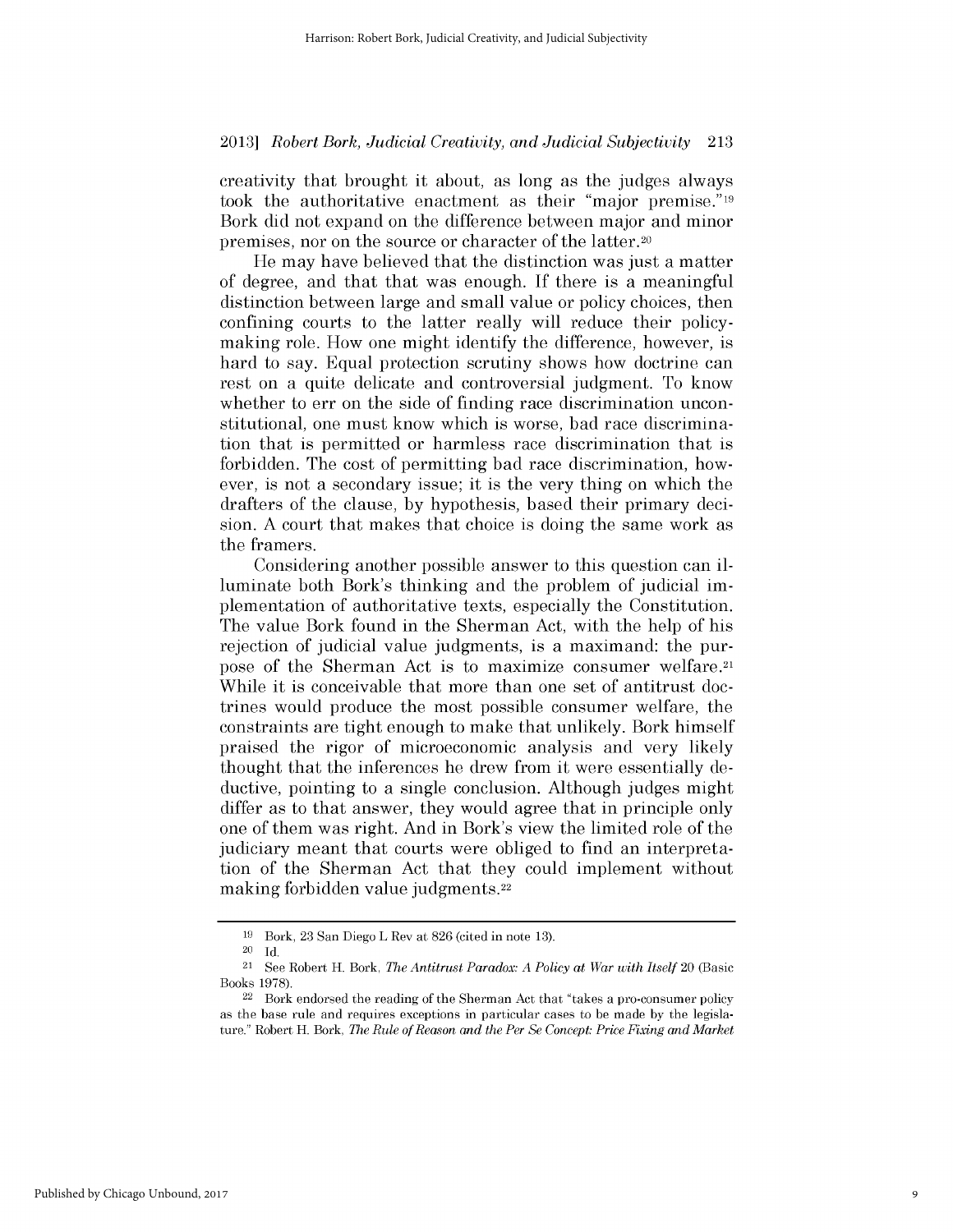# *The University of Chicago Law Review Dialogue* 214 **[80:205**

Bork had less *to* say about the elaboration of constitutional doctrine, but he applied a similar principle to judge-made constitutional law. He favored the rule of *Brown* over that of *Plessy on* the grounds that the former **did** not require that courts tell good from bad race discrimination on the basis of their own value judgments.23 A simple ban on race discrimination, with no exception for separate but equal, was in accordance with the proper judicial role.

*Brown and Plessy* were already familiar territory when Bork wrote about them in **1971.** He set out to blaze a new trail for the First Amendment in his concurring opinion in *Olman v Evans.24* Although he explicitly embraced judicial creativity, there is no reason to think that he had significantly changed his view of the permissible extent of judicial choice. His reasoning in *Ollman* suggests that he thought the courts to operate under fairly tight constraints in creating First Amendment doctrine, as they **did** under the Sherman Act. He assumed that the First Amendment required some practical degree of press freedom and urged a rule that in his view would achieve **it.25** Bork **did** not ask whether his rule was only one of many, among which a judge could choose on the basis of the judge's own values. He **did** not present it as such a choice, but as the best solution to the practical problem posed **by** the Constitution and changing circumstances. An example he gave of a similar development, the Supreme Court's decision to treat electronic eavesdropping as a search, **did** not involve a judicial selection among options based on the judges' preferences.26 That interpretation of the Fourth Amendment answered a yes-or-no question.

Quite possibly, Bork believed that judges perform a difficult but purely technical task, one in which the text's posited values constrain their instrumental inquiry so that it has in principle one right answer. **If** so, he would have been untroubled **by** judicial creativity. He seems to have thought that, or something quite like it. Indeed, because he embraced a limited judicial role

*Division,* 74 Yale L **J 775, 838-39 (1965).** That understanding, he said, enables the courts "to be impersonal in an important and desirable sense." **Id** at **839.**

**<sup>23</sup>**See Bork, 47 Ind L **J** at 14-15 (cited in note **1).**

**<sup>24</sup>750 F2d 970,** 994 **(DC** Cir 1984) (Bork concurring).

**<sup>25</sup>**"We now face a need similar to that which courts have met in the past. *[New*

*York Times v] Sullivan,* for reasons that need not detain us here, seems not to have provided in full measure the protection for the marketplace of ideas that **it** was designed to do." *Olman,* **750 F2d** at **996** (Bork concurring).

**<sup>26</sup> Id** at **995-96** (Bork concurring).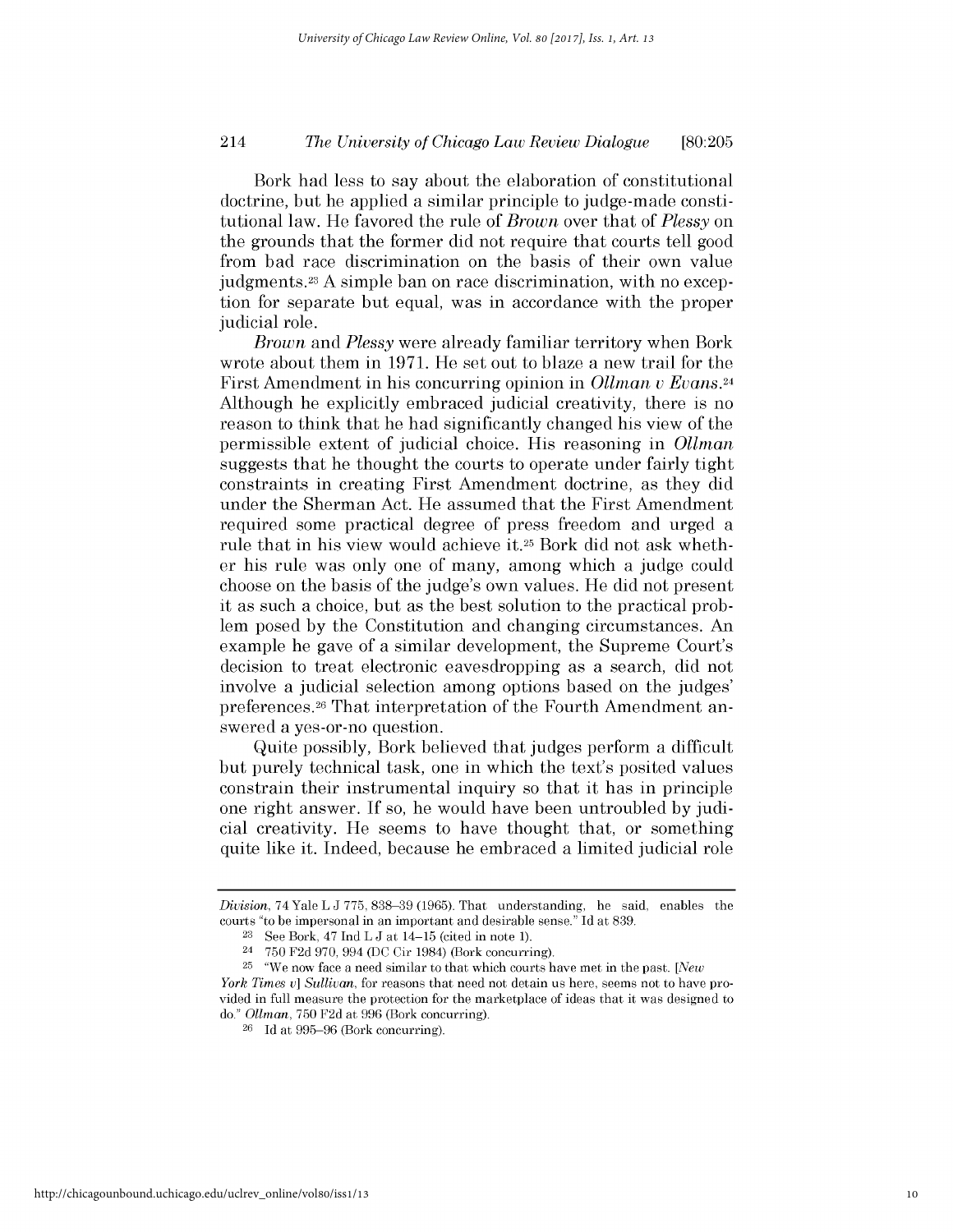as a basic constitutional principle, Bork almost certainly believed that doctrine making was legitimate only insofar as it could be done without significant value choices. Courts could make law, but only while remaining courts.<sup>27</sup>

Bork took some things for granted. He seems simply to have assumed that courts would make lawlike doctrine, and his view about the Constitution's fundamentally democratic character may have been more an assumption than a conclusion carefully reasoned to. His view about the judicial role and the impropriety of judicial value judgments, however, was self-consciously derived from more fundamental premises. It was not just an assumption. And having derived it with some care, he sought systematically to base his approach to judge-made-law interpretainterpretation on it.

The contemporary debates about doctrine, its sources and its justification, can profit from that kind of careful inquiry into and exposition of the judicial role. For one thing, a natural argument from vagueness to judge-made law makes an assumption that, on careful examination, proves to be more controversial than it may seem. As noted above, courts make law **by** setting binding precedents and can make law only insofar as they may do **so. <sup>2</sup> <sup>8</sup>**Judge-made law concerning vague constitutional provisions arises when rules of thumb that courts use to aid them in resolving vagueness harden into binding rules, and thereby replace the amorphous provision with a norm that **is** more determinate and, for that reason **if** no other, different. Rules of thumb turn into binding rules because of precedent: when courts take as authoritative a formulation found in a prior case, they substitute the prior case's proxy for the rule itself.

Precedent is familiar enough, but it *is* a contingent feature of the legal system. **If** precedent were not binding, each court in each new case would apply vague constitutional provisions with nothing more than rules of thumb to guide it. That would have serious drawbacks, which is why stare decisis is so common a

**<sup>27</sup>**Bork apparently applied his principle that judges should not make value choices both to judge-created doctrine and to the identification of meaning; he did not present the difference between *Plessy and Brown* as a difference in judge-made rules, but rather as a difference in interpretation. As far as **I** know he did not consider the possibility that the limited judicial role affects the two differently.

**<sup>28</sup>**Judge-made doctrine is an artifact of the rules of precedent and the appellate hierarchy within which they operate; for example, the United States Court of Appeals for the Seventh Circuit does not make law for the United States District Court for the Western District of Virginia.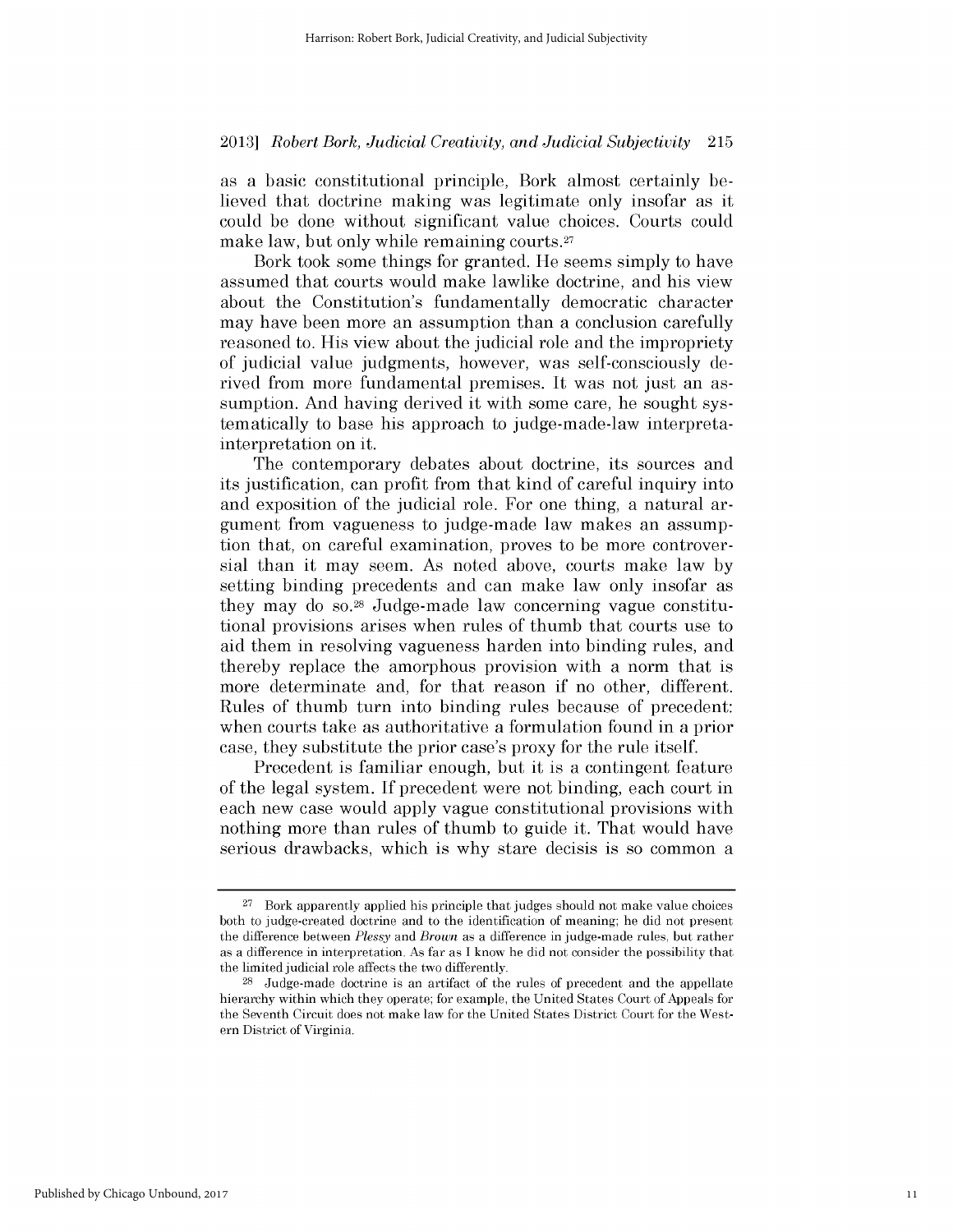# *The University of Chicago Law Review Dialogue* 216 **[80:205**

rule, but in my view the Constitution permits Congress to limit or eliminate the rule of stare decisis **by** the federal courts, because the rules of precedent are themselves subconstitutional, and subject to Congress's power to carry into execution the judicial power. 29 The claim that the Constitution in effect requires the judicial creation of rule-like doctrines through precedent should be examined and defended, not simply taken for granted. **If** the rules of precedent are not inevitable, then the exercise of judicial policy discretion that goes into making binding rules out of rules of thumb is not inevitable either. Whether that discretion is consistent with the courts' constitutional role is a question to be answered on its own terms.

**If** courts inevitably will apply vague provisions in ways that reflect their own views about sound policy, and **if** in the process they create binding precedents that are more rule-like than the Constitution itself, then in effect courts will in a real sense make law. They will make law under those circumstances even when the vague provisions have, in principle, one right answer in every case. **If** that is how the constitutional system works, one might reasonably regard judicial lawmaking as inevitable but nevertheless unfortunate, on the grounds that the tendency to apply vague provisions in accordance with one's own policy views comes from frail human nature, not the Constitution itself. But judicial lawmaking might be genuinely defensible, rather than regrettable even **if** inevitable, **if** some constitutional provisions are fundamentally indeterminate even in principle. Perhaps some constitutional provisions are not just vague, but genuinely incomplete. They might do nothing more than supply a value, not in the **highly** constraining sense that Bork seems to have assumed, but **in** a way that is not **by** itself enough to resolve particular cases, even in principle. Here the most natural model is the kind of statutory grant of authority to an administrative agency that gives the agency a goal and imposes some constraints, but still leaves the agency with important choices to make. Statutory provisions like that are quite properly likened to delegations of legislative power, precisely because they leave the agency to choose among competing values in formulating a rule that will actually decide cases. **A** directive that a regulatory agency set rates and ensure a fair return on investment for the

**<sup>29</sup> See** John Harrison, *The Power of Congress over the Rules of Precedent,* **50** Duke L **J 503, 505** (2000) (arguing that rules of precedent in federal courts are federal common law subject to change **by** Congress).